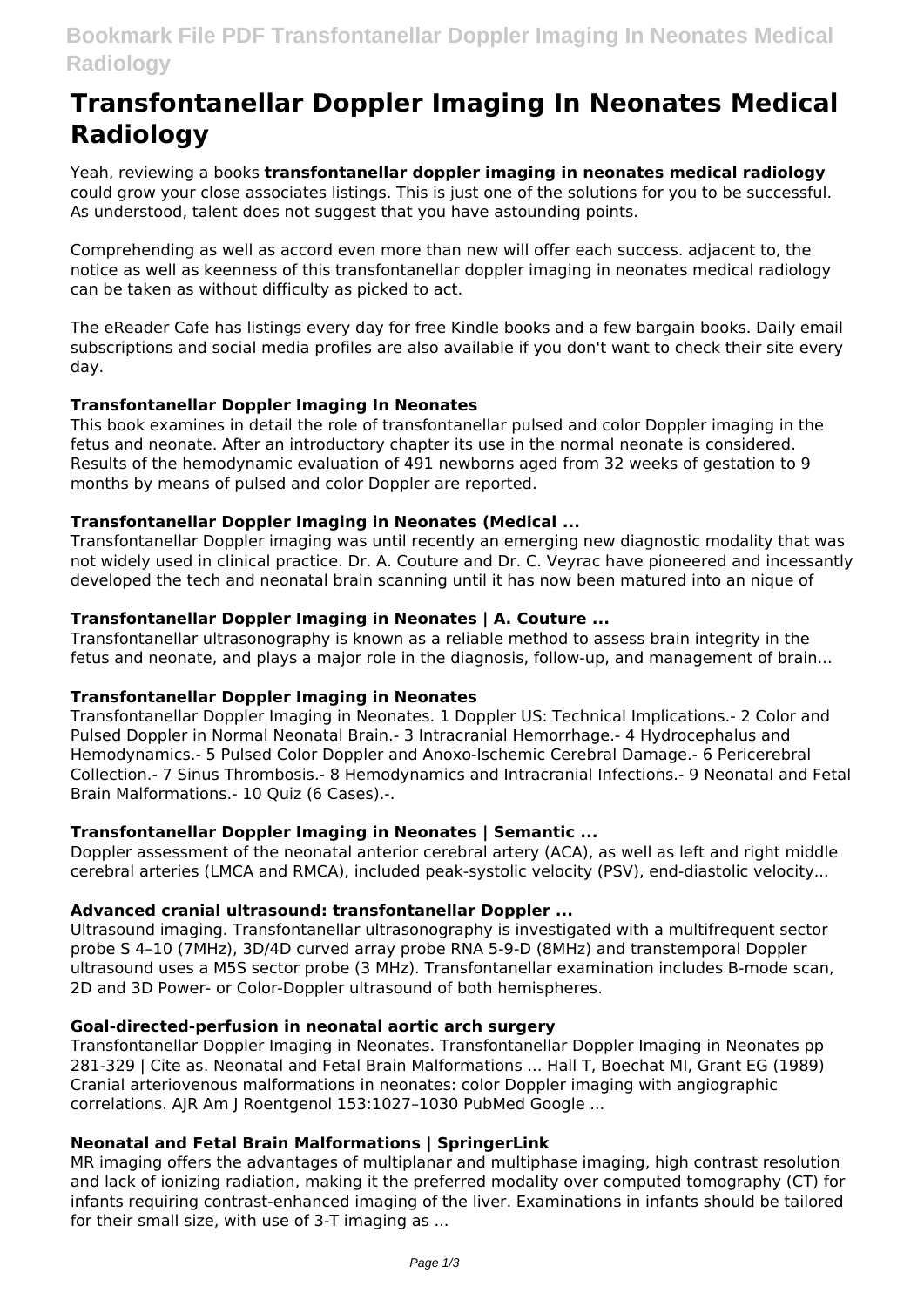# **Bookmark File PDF Transfontanellar Doppler Imaging In Neonates Medical Radiology**

# **Hepatic Imaging in Neonates and Young Infants: State of ...**

Sonographic features of meningitis. Sonographic abnormalities are present in approximately 65% of infants with acute bacterial meningitis [3, 16–22].However, the frequency of imaging abnormalities in patients with a clinical presentation complicated by persistent seizures, abnormal neurological findings and a deterioration of CSF examination within the first 48 h can be as high as 100% [].

#### **Sonographic findings in bacterial meningitis in neonates ...**

Ultrasound Imaging Trusted Imaging Solutions in New Jersey. Ultrasound imaging (or sonography) is a common and convenient procedure for producing images of the inside of a patient's body. Unlike other radiological procedures, ultrasounds use sound waves—not radiation—to produce images and give doctor's insight into the health of a patient.

### **Ultrasound Imaging in New Jersey | RWJBarnabas Health**

This book examines in detail the role of transfontanellar pulsed and color Doppler imaging in the fetus and neonates. After an introductory chapter on the technical aspects of Doppler ultrasonography, its use in the normal neonate is considered. Results of the hemodynamic evaluation of 491 newborns aged from 32 weeks of gestation to 9 months by means of pulsed and color Doppler are reported.

### **Transfontanellar Doppler imaging in neonates (eBook, 2001 ...**

This book examines in detail the role of transfontanellar pulsed and color Doppler imaging in the fetus and neonate. After an introductory chapter its use in the normal neonate is considered. Results of the hemodynamic evaluation of 491 newborns aged from 32 weeks of gestation to 9 months by means of pulsed and color Doppler are reported.

#### **Transfontanellar Doppler Imaging in Neonates - A Couture ...**

This book examines in detail the role of transfontanellar pulsed and color Doppler imaging in the fetus and neonate. After an introductory chapter its use in the normal neonate is considered. Results of the hemodynamic evaluation of 491 newborns aged from 32 weeks of gestation to 9 months by means of pulsed and color Doppler are reported.

#### **Transfontanellar Doppler Imaging in Neonates : A. Couture ...**

Considers in detail the role of transfontanellar Doppler imaging (pulsed and color) both in the normal neonate and in a variety of commonly encountered pathological conditions. This book demonstrates that the technique permits reliable analysis of arterial and venos velocities and detailed evaluation of brain lesions of vascular pathogenesis.

#### **Transfontanellar Doppler imaging in neonates (Book, 2001 ...**

Ultrasonography in Hypoxic-Ischemic Injury. Hypoxic-ischemic injury (HII) of the neonatal brain and subsequent clinical hypoxic-ischemic encephalopathy (HIE) affects 1–3 per 1,000 live births in developed countries and is responsible for a significant burden of morbidity and mortality in the pediatric population [].Different imaging modalities, including ultrasound (US) and magnetic ...

### **Head Ultrasound in Neonatal Hypoxic-Ischemic Injury and ...**

Ultrasound Med Biol 2000; 26: 1261–1266. Crossref, Medline, Google Scholar; 8 Couture AP. Normal neonatal brain: colour Doppler and pulsed Doppler. In: Couture A, Veyrac C, eds. Transfontanellar Doppler imaging in neonates. Heidelberg, Germany: Springer, 2001; 9–90. Google Scholar; 9 Dean LM, Taylor GA. The intracranial venous system in ...

#### **Normal Doppler Spectral Waveforms of Major Pediatric ...**

This book examines in detail the role of transfontanellar pulsed and color Doppler imaging in the fetus and neonates. After an introductory chapter on the technical aspects of Doppler ultrasonography, its use in the normal neonate is considered.

### **Transfontanellar Doppler Imaging in Neonates | SpringerLink**

DOI: 10.1594/ecr2017/c-1668 Corpus ID: 78554364. Transfontanellar ultrasound in preterm infants – a survival guide for the young radiologist on call @inproceedings{Ciocan2017TransfontanellarUI, title={Transfontanellar ultrasound in preterm infants – a survival guide for the young radiologist on call}, author={Ionela Ciocan and Werner L Pabst and Rainer Walter Wolf}, year={2017} }